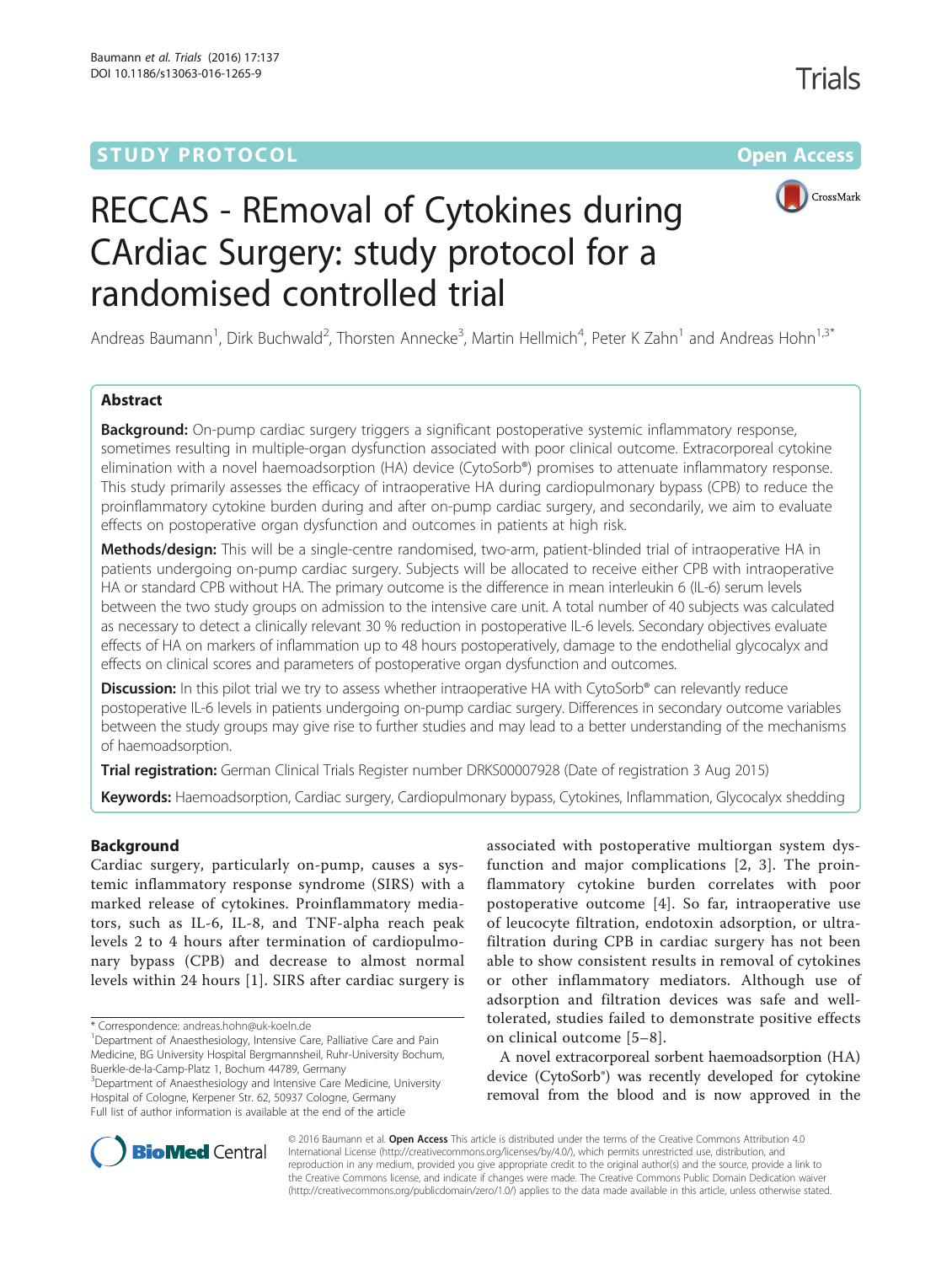European Union. It is broadly indicated for any clinical situation where cytokine levels are elevated. CytoSorb® is clinically proven to reduce cytokine storm in a multicentre, randomised European Sepsis Trial conducted in Germany. Haemoadsorption was safe and well-tolerated in more than 300 human treatments in critically ill patients with sepsis and lung injury [\[9](#page-7-0)], and has been safe in more than 650 human treatments overall. Early data suggests that HA with CytoSorb® can reduce organ injury and improve survival in patients at high risk, particularly those with very high cytokine levels and who are older than age 65. A recent systematic review and meta-analysis [\[10\]](#page-7-0) concluded that among current adsorbing techniques, CytoSorb® may be the most promising due to data from animal studies [[11](#page-7-0)–[13](#page-7-0)] and first clinical results [\[14](#page-7-0)].

To date there is limited data that HA with CytoSorb® is able to reduce the effects of the inflammatory response after cardiac surgery. However, positive clinical effects at our institution have led to a broader use of this novel technique in patients at high risk for postoperative complications. In this pilot trial we investigate whether an intraoperative use of HA with CytoSorb® in the CPB circuit can effectively reduce postoperative levels of

proinflammatory cytokines and may attenuate postoperative systemic inflammatory response.

#### Methods/design

This will be a single-centre randomised, two-arm, patient-blinded trial of the effects of intraoperative HA on postoperative inflammatory response and organ dysfunction in patients undergoing on-pump cardiac surgery. Trial flow per the Consolidated Standards of Reporting Trials (CONSORT) guidelines [\[15](#page-7-0)] is shown in Fig. 1.

#### **Ethics**

The study was approved by the Ethics committee of the Medical Faculty of the Ruhr University Bochum (reference number 5094–14) and the study was registered in the German Clinical Trials Register (registry number DRKS00007928). The study will be conducted in accordance with the Helsinki Declaration and the ICH-GCP guidelines. Written informed consent will be obtained from all subjects prior to study inclusion and randomisation.

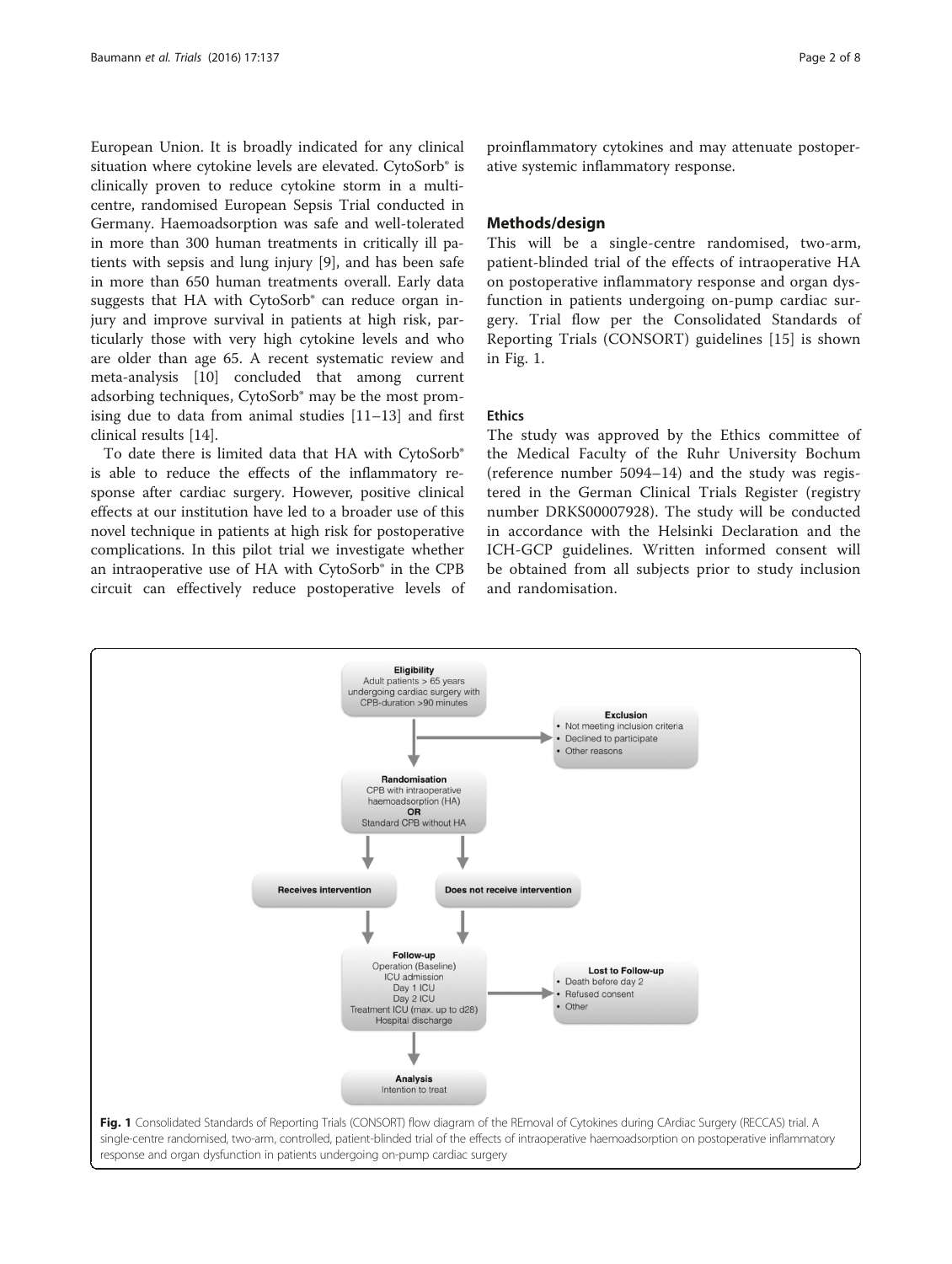#### Study intervention

Subjects will be randomly allocated to receive either intraoperative HA during cardiopulmonary bypass (CPB) or standard CPB without HA. The HA device will be included in the CPB circuit between the oxygenator and the venous reservoir. An additional pump will ensure a defined blood flow of 400 mL/min through the HA device (Fig. 2). The study will be conducted at the BG University Hospital Bergmannsheil (Bochum, Germany).

#### Recruitment and data collection

Subjects for the study will be enrolled only at predefined study days. Study days depend on the availability of a perfusionist trained on the use of CytoSorb®, and a heart-lung machine (HLM) approved for the inclusion of the haemoadsorber in the CPB circuit. Furthermore, at least one member of the study team has to be on service on the day of surgery as well as on ICU days 1 and 2. On the day before a predefined study day, the OR plan will be screened for patients eligible for the study. The OR plan is made by a team not associated to the study group. Eligible patients will be asked to consent to the study. A list of patients screened for inclusion criteria at predefined study days will be generated, and data on the recruitment process will be published with the final manuscript.

Clinical data and data on outcome parameters will be documented in a paper case report form (CRF) during daily visits by the members of the study team. Afterwards, all data will be transferred to REDCap™ (Research Electronic Data Capture), a web-based database for research studies. REDCap™ is a secure, webbased application designed to support data capture for research studies, providing 1) an intuitive interface for validated data entry; 2) audit trails for tracking data manipulation and export procedures; 3) automated export procedures for seamless data downloads to common statistical packages; and 4) procedures for importing data from external sources [\[16\]](#page-7-0). Paper CRFs and the electronic database will be stored for at least 10 years according to the ICH-GCP guidelines.

#### Randomisation and blinding

Assignment to the two treatment arms will be performed on a 1:1 basis using a computer-generated system after induction of anaesthesia before the beginning of surgery. Patients will be kept blinded. The lab analyst will also be blinded to patients' data and to the different study groups. Thus, laboratory outcome parameters are analysed independently from the clinical data.

#### The haemoadsorption device (CytoSorb®)

The CytoSorb® adsorber is composed of biocompatible porous polymer beads able to remove substances from whole blood based on pore capture and surface adsorption. Substances that are larger than the pores, such as blood cells, cannot get into the pores and go around the

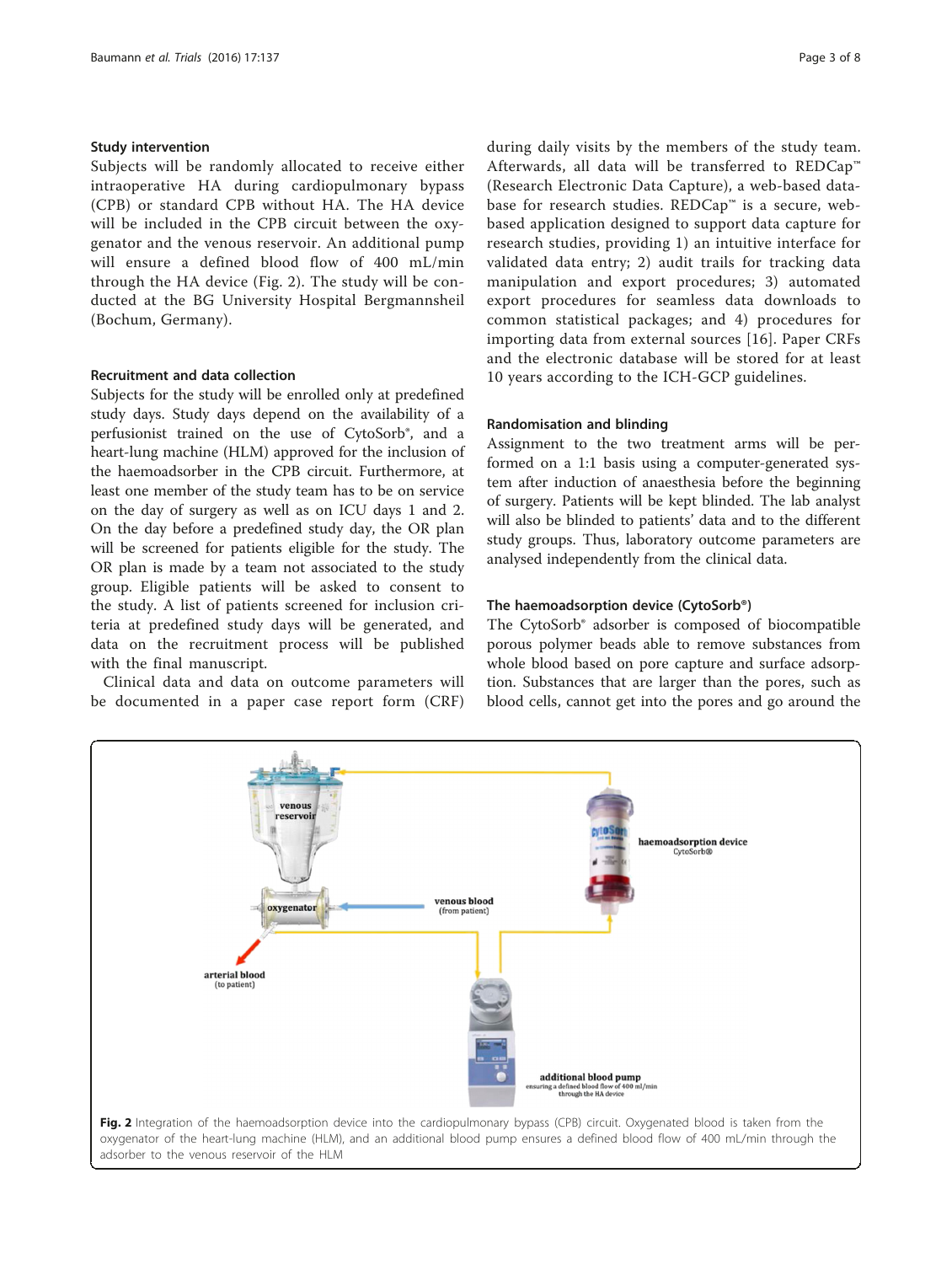beads. Very small substances, such as electrolytes and other blood chemistry components, are also not captured. Appropriately sized molecules in the 5–60 kDa range, however, become trapped in the vast network of pores and channels in every bead, and are permanently eliminated from the blood. CytoSorb® was specifically designed to target this molecular weight range, given that the majority of cytokines and inflammatory mediators fall within this size spectrum. The technology is not an affinity-based sorbent and does not use antibodies, ligands, cells or drugs [[17\]](#page-7-0).

Table 1 shows technical data of the CytoSorb® adsorber according to the manufacturer information [[17\]](#page-7-0). Cyto-Sorb® is CE Mark approved under the Medical Devices Directive, is ISO 10993 biocompatible, and is manufactured in the United States under ISO 13485 certification. Over 5,500 treatments have been performed in more than 200 centres around the world. The device is considered safe and well-tolerated. CytoSorb® has standard dialysis connectors that allow integration with haemodialysis machines and heart-lung machines found in most hospitals today. It is compatible with either systemic heparin or regional citrate anti-coagulation, with the same anti-coagulation requirements as for dialysis or on-pump cardiac surgery [\[17](#page-7-0)]. Based on the Company's European Sepsis Trial [[9](#page-7-0)], there is no adverse removal of leukocytes or red blood cell haemolysis during treatment. As with most extracorporeal therapies, some platelets are removed during therapy, but the amount was less than 10 % per treatment and was not clinically significant. Average albumin removal was less than 10 % after seven days of CytoSorb® therapy and not clinically significant [[9\]](#page-7-0).

#### Inclusion criteria

- Adult patients > 65 years undergoing cardiac surgery with an expected CPB duration >90 minutes
- Written informed consent

Table 1 Technical data of the CytoSorb® adsorber according to the manufacturer information

| Modified from [16]              |                                                   |
|---------------------------------|---------------------------------------------------|
| Storage conditions              | 1 to 40 °C; upright storage                       |
| Further details                 | Latex- and polyhexahydrotriazines-free<br>product |
| Sterilisation                   | Gamma sterilisation                               |
| Anticoagulation                 | Possible with heparin or citrate                  |
| Max. treatment duration         | 24 hours                                          |
| Blood flow rates min-max        | 100-400 ml /min                                   |
| Extracorporeal blood<br>volume: | 120 mL                                            |

lodified from [[16](#page-7-0)]

#### Exclusion criteria

- Age  $< 65$  years
- Missing informed consent
- Planned CPB temperature < 32 °C
- Emergency surgery<br>• Acute infective end
- Acute infective endocarditis
- AIDS with a CD4 count of < 200/μL
- Previous renal replacement therapy
- Pre-existing kidney disease not requiring RRT (GFR < 30 mL/min)
- Prior kidney transplant
- Application of contrast medium on the day of surgery
- Immunosuppressive therapy or long-term therapy with corticosteroids
- Participation in another clinical intervention trial

#### Standardisation of anaesthesia, CPB management and ICU treatment

All patients will receive standard anaesthetic treatment. Intraoperative transoesophageal echocardiography is performed for optimisation of haemodynamic management if indicated.

Standard of care treatment in the ICU is given to all study subjects. Especially for mechanical ventilation, nutrition, sedation, anticoagulation, and blood glucose control, therapy is based on local treatment protocols.

In the ICU, treatment with vasopressors, inotropes, and fluids is guided by haemodynamic monitoring using a transpulmonary thermodilution technique (PiCCO®) and derived dynamic parameters. Echocardiography (transthoracic or transoesophageal) is performed daily in ICU patients and whenever indicated. Optimisation of haemodynamics and preload guided by PiCCO<sup>®</sup> and/or echocardiography is mandatory before starting renal replacement therapy (RRT).

RRT will be started in the presence of absolute indications. Absolute indications according to KDIGO (Kidney Disease: Improving Global Outcomes) guidelines are when life-threatening refractory changes in fluid, electrolyte, and acid–base balance (for example, hyperkalaemia, acidaemia, pulmonary oedema, uraemic complications) exist [[18\]](#page-7-0). RRT will also be initiated in patients with acute kidney injury (AKI) with urine output <0.3 mL/kg/ h for ≥24 hours or anuria for ≥12 hours (AKIN 3). In patients with AKIN 2, RRT should be started when concomitant ongoing organ failure (development or progression of non-renal Sequential Organ Failure Assessment [SOFA] organ system subscore ≥2) and/or haemodynamic instability (norepinephrine/epinephrine ≥0.1  $\mu$ g/kg/min or use of terlipressin) are present. Continuous veno-venous haemodialysis (CVVHD)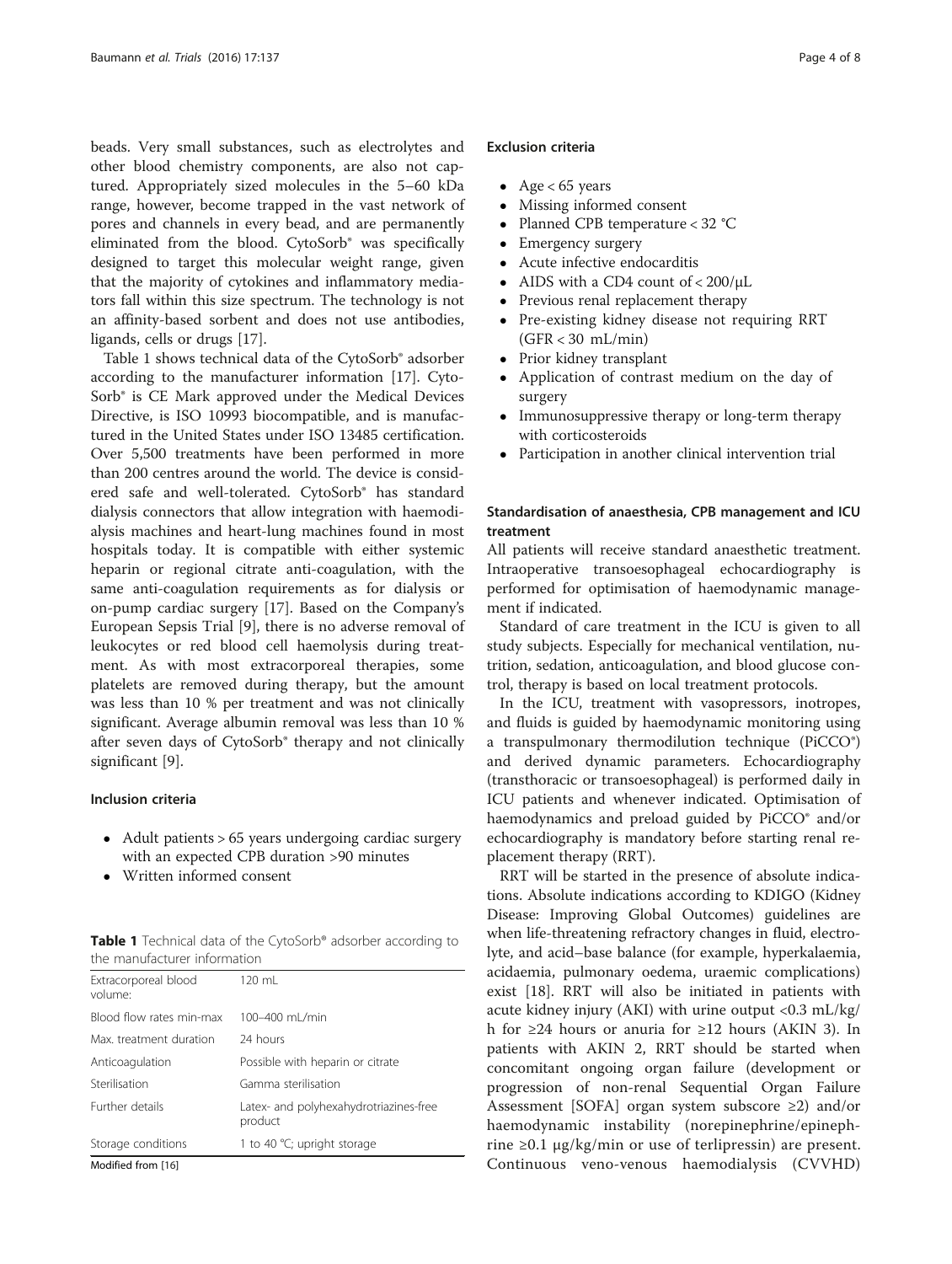<span id="page-4-0"></span>(30 mL/kg/h) with regional citrate-anticoagulation is used in all ICU patients with AKI. RRT will be discontinued if renal recovery defined by urine output  $(>400 \text{ mL}/24 \text{ h})$  and creatinine clearance  $(>20 \text{ mL}/100)$ min) occurs [[19](#page-7-0)].

#### Primary objective

Table 2 shows an overview on the time points of routine blood samples and outcome laboratory parameters during the study period. The study aims to assess the efficacy of intra-operative haemoadsorption with CytoSorb® to remove cytokines from circulation for prevention of surgical associated inflammatory response and complications in patients at high risk.

• The primary outcome is the difference in mean IL-6 serum levels between the two study groups on admission to the ICU.

#### Secondary objectives

- Length of hospital stay
- Length of ICU stay
- ICU mortality
- Hospital mortality
- Surveillance of vital parameters in the ICU (haemodynamic and ventilation parameters and
- Daily SOFA organ failure scores in the ICU and on hospital discharge
- Incidence of postoperative delirium (NuDESC scores)
- Infections
- Incidence of acute kidney injury (AKI) of any stage according to the AKIN classification [18]
- Duration of renal support<br>• Renal function on hospital
- Renal function on hospital discharge<br>• Serum markers of glycocalyx sheddir
- Serum markers of glycocalyx shedding (syndecan-1, heparan-sulphate and hyaluronan)
- Blood kinetics of free haemoglobin, myoglobin and haptoglobin
- Hepatic function (liver enzymes, indocyanine green [ICG] plasma disappearance rate [PDR])
- Markers of mast cell degranulation (for example, mast cell tryptase)
- Blood and urine cytokine kinetics

Cytokine levels (such as IL-10 and TNF-alpha) and other routinely used biomarkers (such as CRP and PCT) will be assessed daily from before start of CPB up to 48 hours after ICU admission. In the HA group, additionally blood samples for primary and secondary laboratory outcome parameters are taken from the

|  |  |  | Table 2 Summary of laboratory parameters at different time points |  |  |  |
|--|--|--|-------------------------------------------------------------------|--|--|--|
|--|--|--|-------------------------------------------------------------------|--|--|--|

|                                       | Hospital<br>admission | Baseline | During CPB <sup>a</sup> |                      |                           |                       |            |            |                   |                                   |
|---------------------------------------|-----------------------|----------|-------------------------|----------------------|---------------------------|-----------------------|------------|------------|-------------------|-----------------------------------|
|                                       |                       |          |                         | 10 min 30 min 60 min |                           | ICU<br>admission      | ICU d<br>1 | ICU d<br>2 | ICU d<br>$3 - 28$ | Follow-up (hospital<br>discharge) |
| Routine blood samples                 | $\times$              | Χ        |                         |                      |                           | X.                    | X          | X          | X                 | $\times$                          |
| $IL-6$                                |                       | Χ        | Χ                       | Χ                    | Χ                         | Χ                     | X          | Χ          |                   |                                   |
| $IL-2$                                |                       | X        | $\times$                | Χ                    | $\times$                  | $\times$              | X          | Χ          |                   |                                   |
| $IL-8$                                |                       | X        | X                       | X                    | $\times$                  | X                     | X          | Χ          |                   |                                   |
| $IL-10$                               |                       | X        | X                       | Χ                    | X                         | Χ                     | X          | Χ          |                   |                                   |
| TNF-alpha                             |                       | Χ        | X                       | Χ                    | Χ                         | Χ                     | X          | Χ          |                   |                                   |
| C3a                                   |                       | X        | X                       | Χ                    | $\boldsymbol{\mathsf{X}}$ | X                     | X          | Χ          |                   |                                   |
| Free haemoglobin                      |                       | Χ        | Χ                       | Χ                    | $\boldsymbol{\mathsf{X}}$ | Χ                     | X          | Χ          |                   |                                   |
| Haptoglobin                           |                       | X        | X                       | Χ                    | Χ                         | $\boldsymbol{\times}$ | X          | Χ          |                   |                                   |
| Myoglobin                             |                       | X        | X                       | X                    | $\times$                  | X                     | X          | Χ          |                   |                                   |
| Fibrinogen                            |                       | X        | Χ                       | Χ                    | Χ                         | Χ                     | X          | Χ          |                   |                                   |
| Syndecan-1                            |                       | X        | Χ                       | Χ                    | X                         | Χ                     | X          | Χ          |                   |                                   |
| Hyaluronan                            |                       | X        | X                       | Χ                    | $\times$                  | X                     | X          | Χ          |                   |                                   |
| Heparan sulphate                      |                       | X        | X                       | Χ                    | $\times$                  | $\times$              | X          | Χ          |                   |                                   |
| Markers of mast cell<br>degranulation |                       | Χ        | X                       | Χ                    | $\times$                  | Χ                     | Χ          | X          |                   |                                   |

<sup>a</sup>Intraoperative cytokine kinetics and markers of secondary objectives will only be assessed in patients allocated to the haemoadsorption device at 10, 30 and 60 min after initiation of cardiopulmonary bypass (CPB). For this, blood samples at the defined time points will be taken from the CPB circuit both before and after use of the haemoadsorption device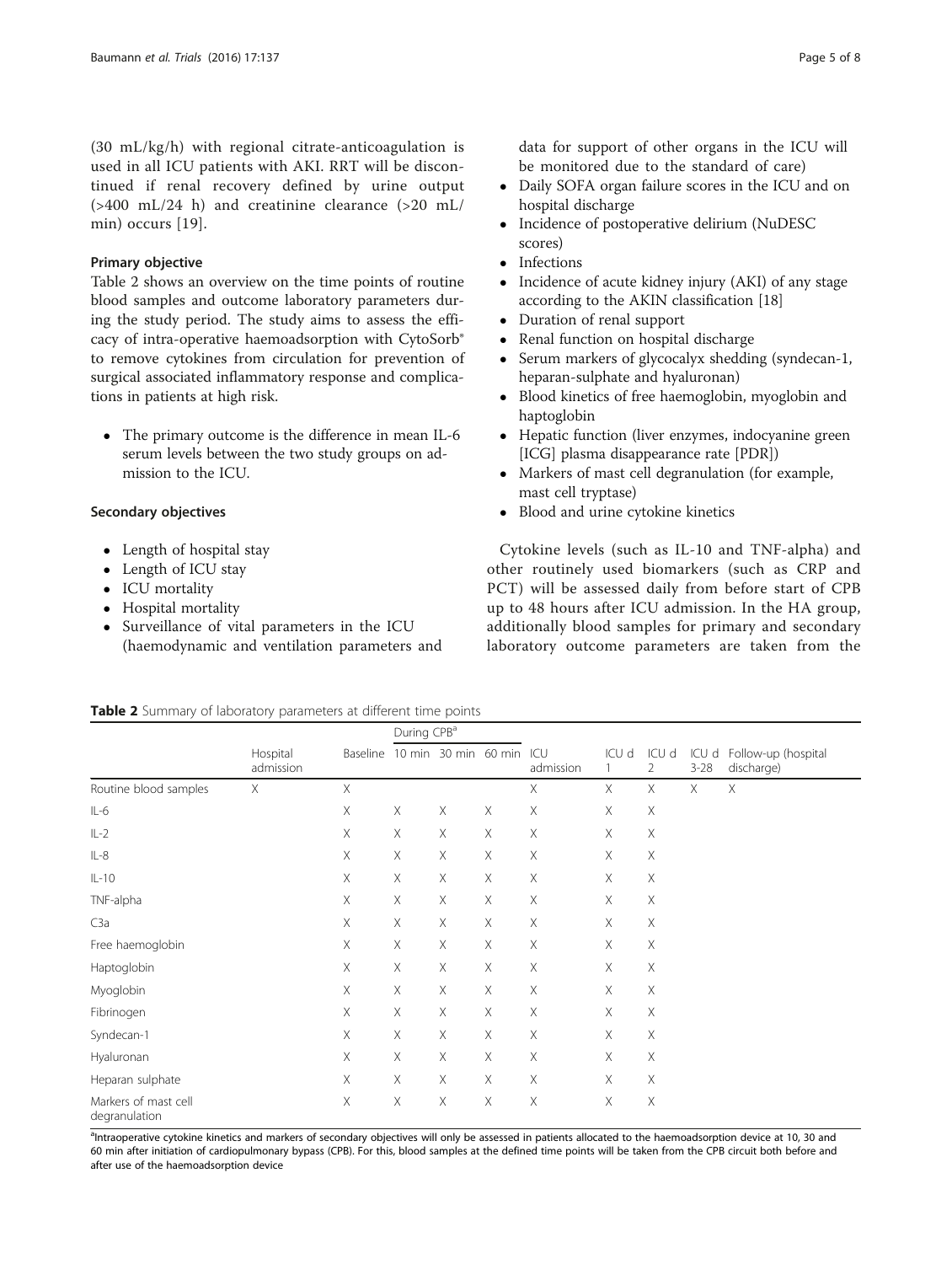CPB circuit before entering and after the passage of the HA device at 10, 30 and 60 minutes after CPB start (Table [2](#page-4-0)).

#### Clinical data collected during the study period Baseline data:

- Demographic data
- Secondary diagnoses
- Medication
- Laboratory parameters
- Clinical scores (ASA, Euroscore, Thakar score, NuDESC)

Anaesthesia and surgery:

- Duration of operation, CPB and aortic crossclamping
- Vasopressors and inotropics
- Fluids and fluid balance
- Transfusion and coagulation factors
- Urine output
- Baseline IL-6 concentrations (after induction of anaesthesia) in all patients. Intraoperative IL-6 kinetics in patients with haemoadsorption.
- Baseline concentration of secondary laboratory outcomes (after induction of anaesthesia) in all participants. Secondary laboratory outcomes (for example, cytokines, free haemoglobin, myoglobin) at 10, 30 and 60 minutes after CPB start, only in patients with haemoadsorption.

#### ICU:

- Daily SOFA scores
- Haemodynamics (including cardiac output monitoring)
- Mechanical ventilation
- Postoperative delirium
- Infectious complications, antibiotics
- Fluid balance
- Renal function, renal replacement therapy
- Cytokine concentrations (including IL-6) up to day 2 in the ICU
- Secondary laboratory outcomes up to day 2 in the ICU

Follow-up (at hospital discharge):

- Length of stay in the ICU
- Length of stay in the hospital
- Renal function on ICU/hospital discharge
- Readmission to ICU
- Cause of death

#### Sample size calculation and statistical analysis

Based on previous research we expect a mean IL-6 concentration of 200 (SD 50) pg/mL in the control group [[7, 20](#page-7-0)–[22\]](#page-7-0) and a reduction of 30 % (that is, 140 (SD 35) pg/mL) by intraoperative haemoadsorption with Cyto-Sorb $^{\circ}$ . The Welch-modified *t*-test requires 15 patients per group to reach a power of 95 % at two-sided significance level 5 % (calculated with Stata 14.1; StataCorp, College Station, TX, USA; command "power two means 200 140, sd1(50) sd2(35) power(0.95)"). To compensate for non-evaluable patients and, possibly, the use of nonparametric methods, 20 patients per group will be included and randomised.

The full analysis set is derived from the intention-totreat principle, meaning that all patients randomised and operated on will be analysed as assigned—apart from non-evaluable patients, that is, those without a valid IL-6 serum level measurement on ICU admission. The Welch-modified t-test (with corresponding 95 % confidence) interval will be applied to test the null hypothesis of equal mean IL-6 serum levels in treatment groups on ICU admission. In the case of relevantly skewed (nonnormal) data distributions within groups, the nonparametric Wilcoxon rank sum test (with corresponding 95 % confidence interval) will be applied.

Secondary outcome measures in the two treatment groups (all available observations) will be summarised descriptively either by count and percentage or by mean, standard deviation and percentiles (0, 25, 50, 75, 100), contingent on distributional characteristics. Adverse event data will be listed and aggregated by category. Significance tests and confidence intervals will be calculated to support interpretation. A subgroup analysis will be performed by sex (assumed inclusion ratio 1.5 (male): 1.0 (female)). Statistical calculations will be done with SPSS Statistics software (IBM Corp., Armonk, NY, USA).

#### **Discussion**

In this pilot trial we will assess if intraoperative haemoadsorption with CytoSorb® can significantly reduce postoperative IL-6 serum levels in patients undergoing on-pump cardiac surgery. The adsorber has been successfully used in different clinical settings, and the number of published case reports is steadily increasing [[23](#page-7-0)–[26](#page-7-0)]. However, little is known about the effects of HA with CytoSorb® during on-pump cardiac surgery. Thus, the present study was designed to learn about the effects of HA on intra- and postoperative patterns of systemic inflammation and of organ dysfunction. We chose the difference of serum IL-6 levels on ICU admission as the primary outcome, as IL-6 is a typical proinflammatorily acting cytokine. IL-6 levels rise significantly after cardiac surgery and peak 2 to 4 hours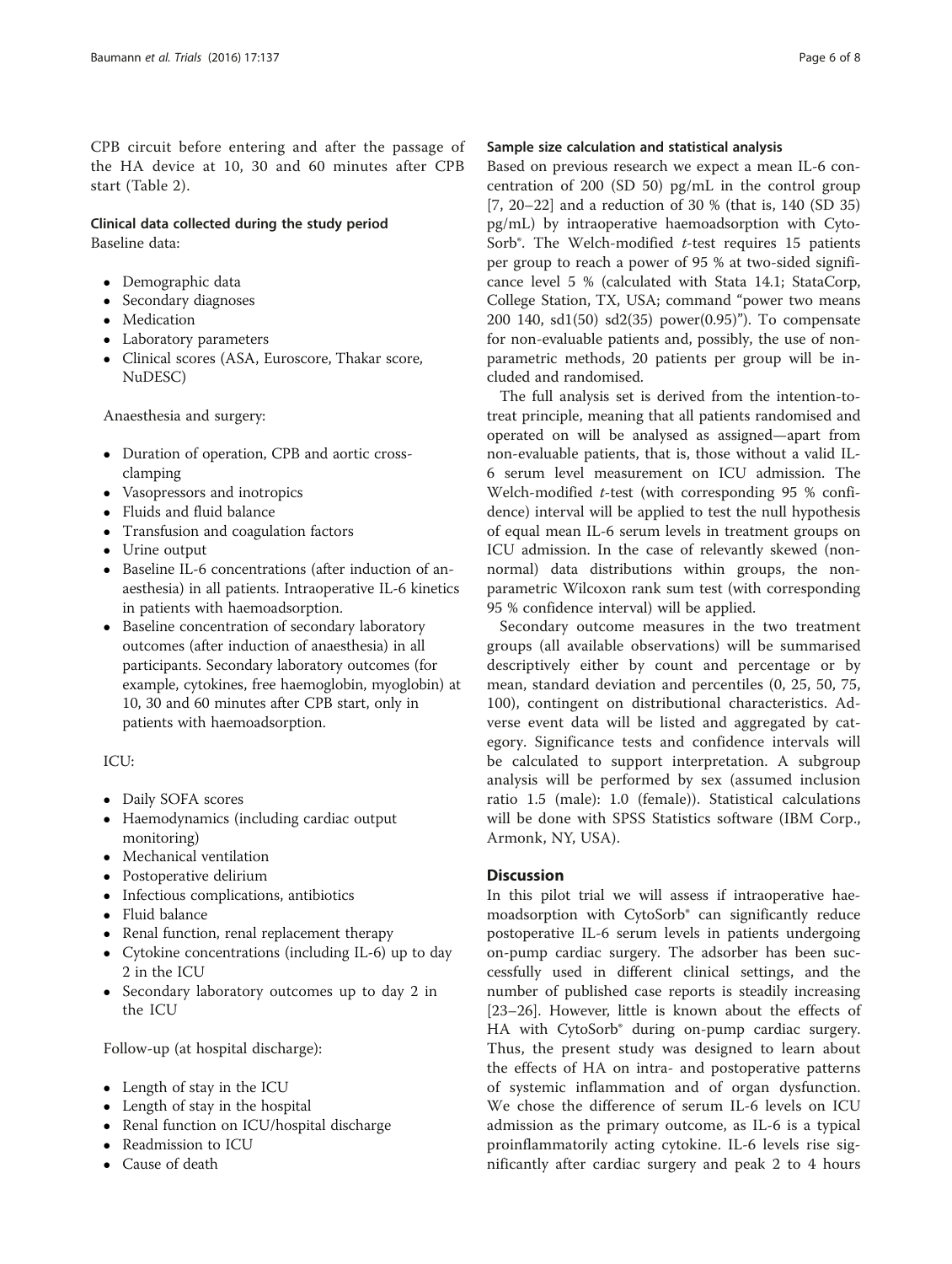after termination of CPB. Elevated levels of IL-6 are associated with postoperative myocardial ischaemia, development of low cardiac output, and requirement for vasopressors [[27, 28](#page-7-0)]. High levels of IL-6 on ICU admission after cardiac surgery also correlate well with the development of postoperative infections [\[22](#page-7-0)]. Thus, reducing IL-6 from the CPB circuit may attenuate the postoperative inflammatory response. For our study we defined a 30 % reduction of IL-6 to be clinically relevant. However, our study also focuses on other mediators of inflammation as secondary outcomes. Increased levels of IL-8 are associated with length of postoperative inotropic support and duration of mechanical ventilation, and TNF-alpha levels correlated with impaired left ventricular contractility [[1\]](#page-7-0). Furthermore, kinetics of IL-10, a typical representative of an anti-inflammatory cytokine, will also be evaluated. IL-10 modulates the compensatory antiinflammatory response syndrome (CARS) counteracting SIRS [\[29](#page-7-0)–[31](#page-7-0)]. An overwhelming anti-inflammatory response can lead to immunosuppression and susceptibility to postoperative infections.

Our study also aims to evaluate other mechanisms of postoperative organ failure. Increased levels of free haemoglobin and myoglobin contribute to the pathogenesis of cardiac surgery-associated AKI (CSA-AKI) [[32](#page-7-0)]. As CytoSorb® effectively removes cytokines with a molecular weight of approximately 10–50 kDa, one can assume that both free haemoglobin and myoglobin are removed from the CPB as well. This may have a further protective effect on the kidney and probably contributes to preservation of renal function after cardiac surgery.

Another consequence of hypoxia, ischaemia and reperfusion is damage of the endothelial glycocalyx [\[33](#page-7-0), [34](#page-7-0)], probably by a purine mediated mast cell-dependent mechanism [[35, 36\]](#page-7-0). In turn, degradation products (such as syndecan-1, hyaluronan and heparan-sulphate) may increase inflammatory response through toll-like receptor 4 (TLR-4)-mediated positive feedback mechanism. Thus, in this study we also try to assess whether circulating glycocalyx degradation products are eliminated by intraoperative haemoadsorption, and if inflammatory response is accompanied by decreased glycocalyx shedding.

In the haemoadsorption group, we additionally evaluate the ability of CytoSorb® to significantly adsorb different cytokines and other mediators of interest during CPB. For this, blood samples for primary and secondary laboratory outcome parameters are taken before entering and after the passage of the HA device at 10, 30 and 60 minutes after CPB start.

Finally our pilot study provides a link between insights into inflammatory response after intraoperative HA and clinical outcomes. Possible differences in clinical outcome parameters, such as mortality, length of stay, numbers of complications, infections and SOFA scores between the study groups may give rise to further studies and possibly lead to a better understanding of mechanisms of haemoadsorption. As this is a clinical study, one limitation could be that group differences in CBP duration may influence peak levels of cytokines. Furthermore, the interval between end of CPB and ICU admission is not equal in all patients. But from our clinical experience we know that those differences are negligible, and we assume that effects on cytokine levels are not of relevance.

#### Trial status

This randomised pilot trial was designed as an investigator-initiated study for which BG University Hospital Bergmannsheil (Bochum, Germany) was assumed to be acting as sponsor The first participant was included on 26 January 2015. To date, 17 participants have been recruited.

#### Abbreviations

AIDS: acquired immune deficiency syndrome; AKI: acute kidney injury; AKIN: Acute Kidney Injury Network; ASA: American Society of Anesthesiologists; CD4: cluster of differentiation 4; CE: CE declaration; CONSORT: Consolidated Standards of Reporting Trials; CPB: cardiopulmonary bypass; CRP: C-reactive protein; CSA-AKI: cardiac surgery-associated acute kidney injury; CVVHDF: continuous veno-venous haemodiafiltration; DO<sub>2</sub>I: oxygen delivery index; GDP: goal directed perfusion; HA: haemoadsorption; HLM: heart-lung machine; ICG: indocyanine green; ICH-GCP: International Conference on Harmonisation-Good Clinical Practice; ICU: intensive care unit; IL: interleukin; ISO: International Organization for Standardization; KDIGO: Kidney Disease: Improving Global Outcomes; NuDESC: Nursing Delirium Screening Scale; PCT: procalcitonin; PDR: plasma disappearance rate; RRT: renal replacement therapy; SIRS: systemic inflammatory response syndrome; SOFA: Sequential Organ Failure Assessment; TLR-4: toll-like receptor 4; TNF-alpha: tumor necrosis factor alpha.

#### Competing interests

CytoSorbents® Europe GmbH supports this trial by a grant for laboratory assays and compensates for the article processing charge (APC). AB has received reimbursements for travelling expenses from CytoSorbents® Europe GmbH. AH has received reimbursement of travelling expenses, congress fees and honoraria for presentation of research data from CytoSorbents® Europe GmbH. DB, TA, and PKZ have no conflict of interest.

#### Authors' contributions

AB, DB, MH, TA, PKZ and AH all contributed to the conception and design of the study and drafted the study protocol. AB contributed to screening of the study subjects and data collection. AB, MH, TA, PKZ and AH contributed to the data analysis. All authors read and approved the final manuscript.

#### Acknowledgements

The study is supported by a grant from CytoSorbents® Europe GmbH for laboratory assays of outcome laboratory parameters. A contract was signed and initial financial support was provided according to the contract terms, which included approval by the Independent Ethics Committee.

#### Author details

<sup>1</sup>Department of Anaesthesiology, Intensive Care, Palliative Care and Pain Medicine, BG University Hospital Bergmannsheil, Ruhr-University Bochum, Buerkle-de-la-Camp-Platz 1, Bochum 44789, Germany. <sup>2</sup>Department of Cardiac and Thoracic Surgery, BG University Hospital Bergmannsheil, Ruhr-University Bochum, Buerkle-de-la-Camp-Platz 1, 44789 Bochum, Germany. <sup>3</sup>Department of Anaesthesiology and Intensive Care Medicine,